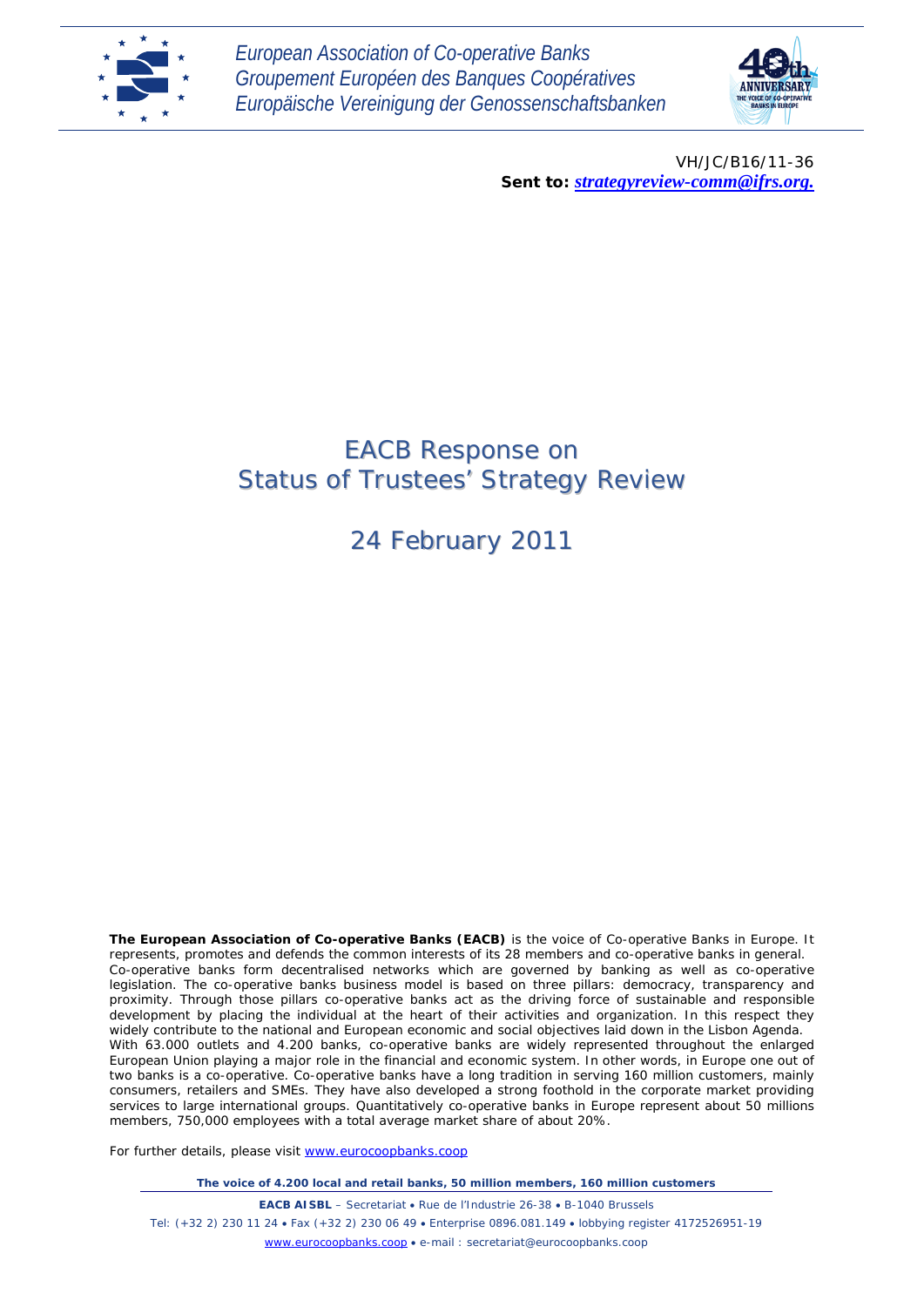



# **General Comments**

The members of the European Association of Cooperative Banks (EACB) welcome the initiative of the Trustees to seek inputs on how to consolidate the accounting standards setter organisation.

EACB appreciates the decision announced on 25 November 2010 to postpone the deadline to 24 February 2011. Notably, this gives the possibility to comment on this consultation in light of the monitoring Board's proposals for the evolution of the IFRS Foundation governance issued earlier this month. However, we have some concerns regarding the ambitious time line for the strategy review provided as an appendix to the consultation paper. Although it seems that the Trustees are still at an early stage of their deliberations, we do not find realistic the objective to conclude the Strategy Review at their meeting in London in March 2011.

We are pleased to express the following on the review:

- **EACB asks the Trustees to closely coordinate the strategy review with the governance review conducted by the Monitoring Board** in order to allow stakeholders to respond consistently to each consultation and avoid any drafting overlap on some issues. EACB took note that the Trustees are looking for comments on the operational aspects of governance, particularly the standard-setter's process. By contrast, the Monitoring Board is looking to receive comments primarily focusing on institutional aspects of governance, particularly the composition and the respective roles and responsibilities of the Monitoring Board, Trustees and IASB. We understand that the two projects have a different scope but are of the opinion that the two projects will inevitably be interdependent and will affect each other.
- The EACB actively participates in the consultation processes launched by the IASB and we recognise the significant efforts made by the IASB to build a constructive dialogue with European co-operative banks. **We are convinced that the quality of the standard setting process forms a major role in our members understanding of the new standards.**
- In this respect, **EACB does not consider that the approach for IFRSs should be exclusively investor-based.** We believe that financial reporting should provide information about the economic resources of an entity and the claims on those resources to all kinds of capital providers, such as equity investors, lenders and other creditors. Moreover, we would equally support a wider scope of stakeholders, notably considering potential interactions with prudential reporting. Furthermore, an extended scope might prove to better understand and respect existing differences among business models as well.
- **The IFRS Foundation should be committed to the public interest.** Therefore, the place and role of the IFRS Foundation three bodies structure should be clarified in order to differentiate between the need for independent high quality execution of standards and the need for a strong accountability framework.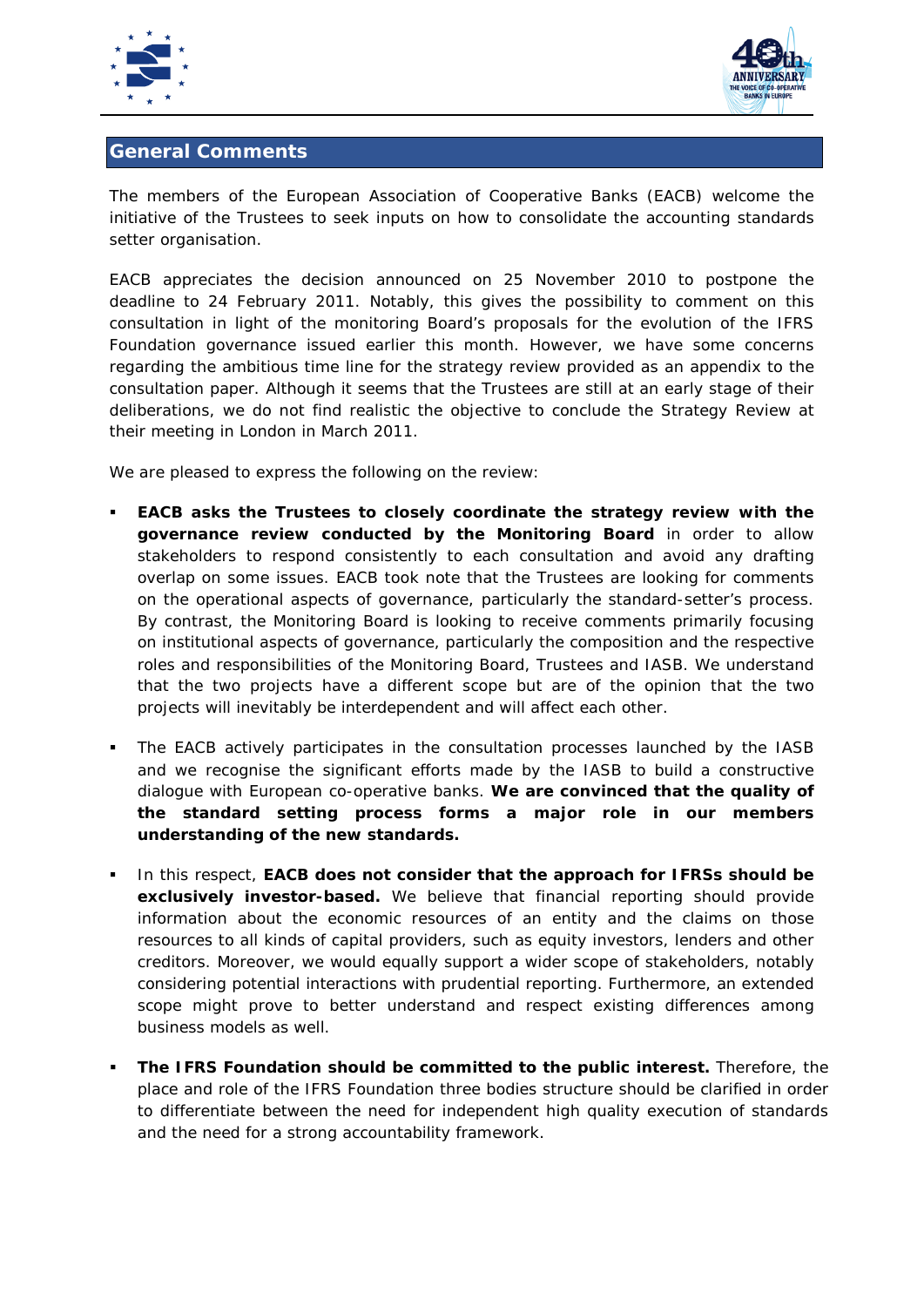



- **EACB suggests the Foundation holds an additional public consultation on the setting of priorities and scoping of the IASB agenda items**. Moreover, we would support impact assessments at different phases of the standard setting process.
- **EACB asks the Trustees to ensure that the IFRSs are clear and comprehensible** as well as capable of being implemented and audited in a practical manner.

Our detailed comments are set out below.

## **Contact:**

Mr. Volker Heegemann, Head of Legal Department [\(v.heegemann@eurocoopbanks.coop\)](mailto:v.heegemann@eurocoopbanks.coop) Ms. Johanna Cariou, Adviser, Accounting & Audit (*j.cariou@eurocoopbanks.coop*)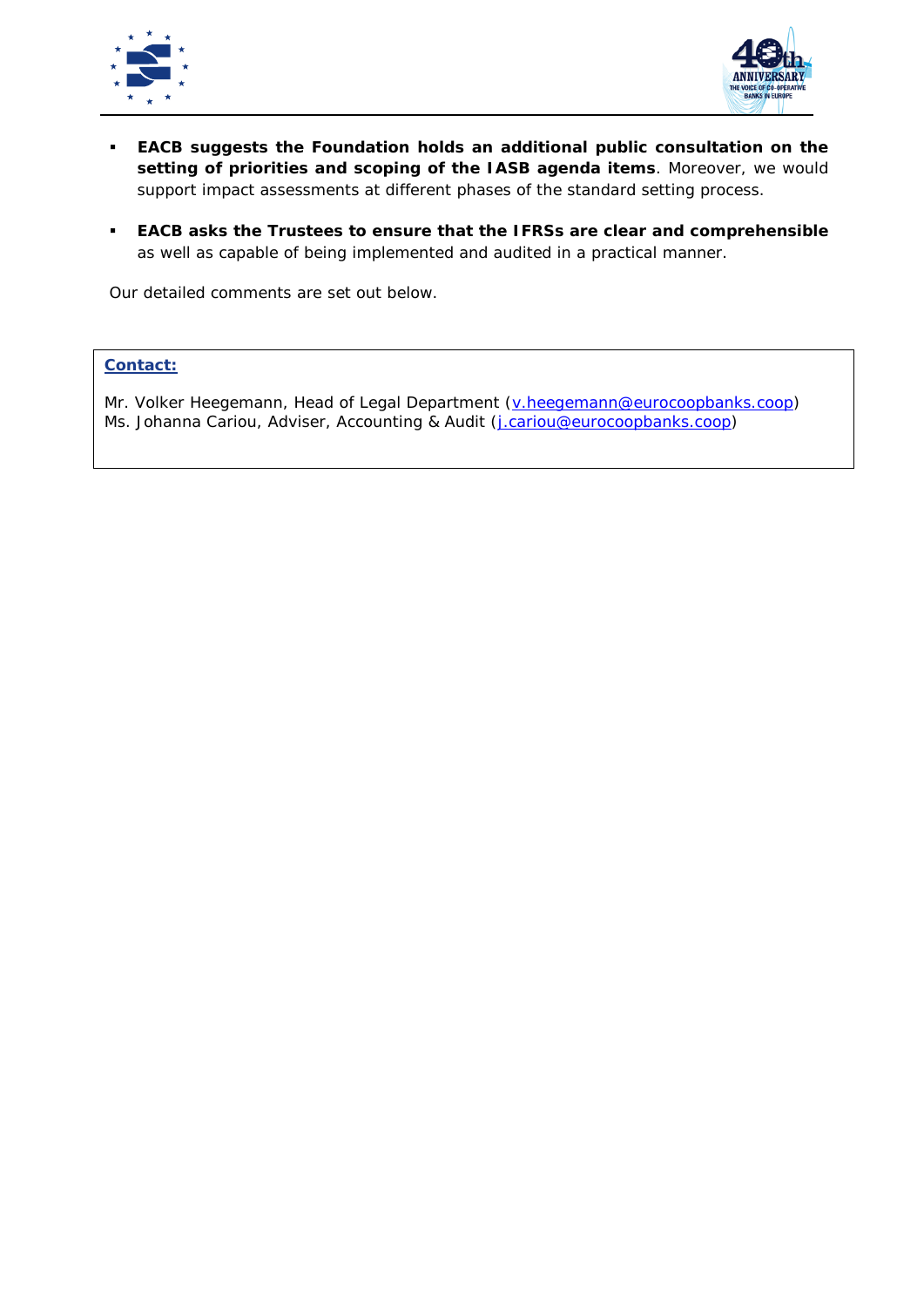



## **Mission**

**How should the organisation best define the public interest to which it is committed?**

- *1. The current Constitution states, "These standards [IFRSs] should require high quality, transparent and comparable information in financial statements and other financial reporting to help investors, other participants in the world's capital markets and other users of financial information make economic decisions." Should this objective be subject to revision?*
- **2.** *The financial crisis has raised questions among policymakers and other stakeholders regarding the interaction between financial reporting standards and other public policy concerns, particularly financial stability requirements. To what extent can and should the two perspectives be reconciled?*

The members of the European Association of Co-operative Banks agree that high quality accounting standards providing high-quality financial information would contribute to financial stability, and therefore should remain the primary objective of the IFRSs.

Therefore, we have some concerns with the only investor-based approach followed by the IASB. The financial crisis showed that it is expected that high high-quality global accounting standards provide information about the economic resources of an entity and the claims on those resources to all kinds of capital providers, such as equity investors, lenders and other creditors. Thus, **EACB supports a wider scope of stakeholders, including prudential authorities.** 

Actually, considering the growing interaction between IFRS standards and prudential requirements, we are convinced that regulators and particularly prudential regulators have a role to play within the standard-setting process. While we recognise that it might not be possible to remove all differences between financial reporting and regulatory requirements, we believe that the IASB and supervisors should work in close cooperation in order to align as far as possible reporting requirements. Therefore, we particularly support increasing cooperation with the Basel Committee when developing a set of highquality global accounting standards.

Moreover, while co-operative banks are fully private entities competing in the market, they have their specific business model, which differs from commercial banks on some particular aspects (i.e. capital, governance and ownership). Therefore, we would like to stress that since IFRSs are designed for all types of companies, **a high standards setting process should also allow the maintenance of differences among business models** (i.e. cooperatives, partnerships etc.) and taking into account their accounting issues. We would detail this point in the context of the Monitoring Board as well (i.e. composition of the IASB).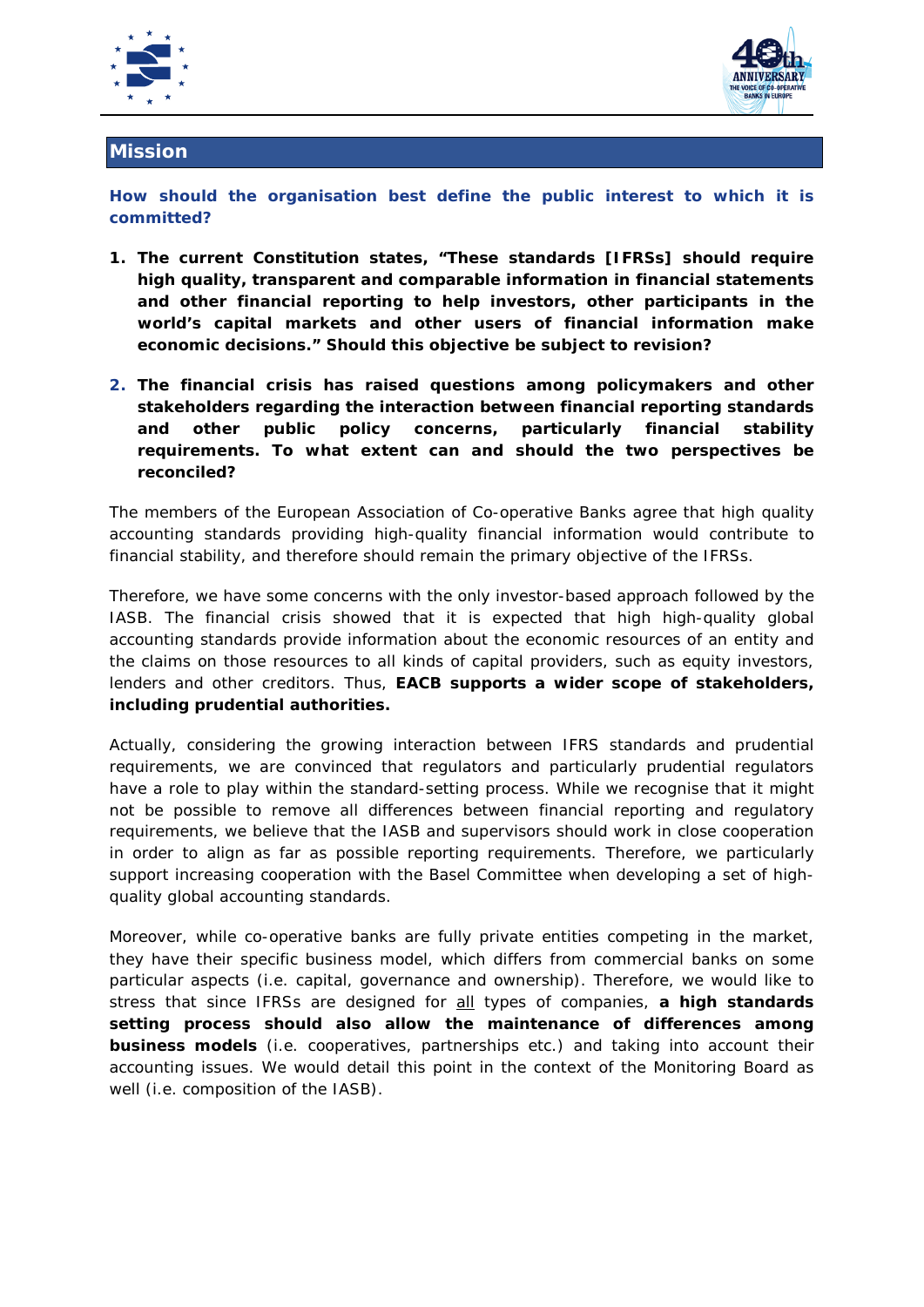



### **Governance**

#### **How should the organisation best balance independence with accountability?**

- *3. The current governance of the IFRS Foundation is organised into three major tiers: the Monitoring Board, IFRS Foundation Trustees, and the IASB (and IFRS Foundation Secretariat). Does this three-tier structure remain appropriate?*
- *4. Some stakeholders have raised concerns about the lack of formal political endorsement of the Monitoring Board arrangement and about continued insufficient public accountability associated with a private-sector Trustee body being the primary governance body. Are further steps required to bolster the legitimacy of the governance arrangements (including in the areas of representation of and linkages to public authorities?*

EACB thinks that the IFRSs Foundation have made some progresses in better involving stakeholders in the standards-setting process. EACB particularly appreciated the opportunity to express our members' views at organised roundtables on financial instruments during 2009-10. However, taking into account those communication efforts, we think that there is still room for improvement. In particular the IFRS Foundation remains a private organisation, which has been given the role of standards maker for all listed companies in the EU. Therefore, it is clearly important to ensure that the IFRS Foundation is committed to the public interest, whilst preserving the technical independence of the IASB (IFRS Foundation Secretariat).

EACB recommends better clarifying the place and role of each body of the there-tier structure. When doing so, it is important to differentiate between the need for independent high quality execution of standards and the need for a strong accountability framework:

- The IASB should improve the **participation of all relevant stakeholders** in the standard-setting process (including relevant supervisory authorities, see our response above). It should introduce the use of impact assessment and communicate on the reasons for changing accounting standards at an earlier stage of the standards-setter process in order to achieve greater transparency about technical choices made. In this respect, we would appreciate a work program discussed through an annual public consultation (see our responses to questions 5 & 6).
- The Trustees should continue their a**ssessment of the IFRS Interpretation Committee**. They should ensure that the appointment procedure of the Board's members is transparent and due account in taken of the interest of various interest groups. The Trustees should continue their roles of raising funds for the Foundation as well. Moreover, we would recommend the Trustees to develop its oversight activities further and communicate appropriately on the process and outcome of that oversight to its stakeholders.
- The governance role of the Monitoring Board should consist of designing the mission, fundamental structure, composition and due process of the IFRS Foundation and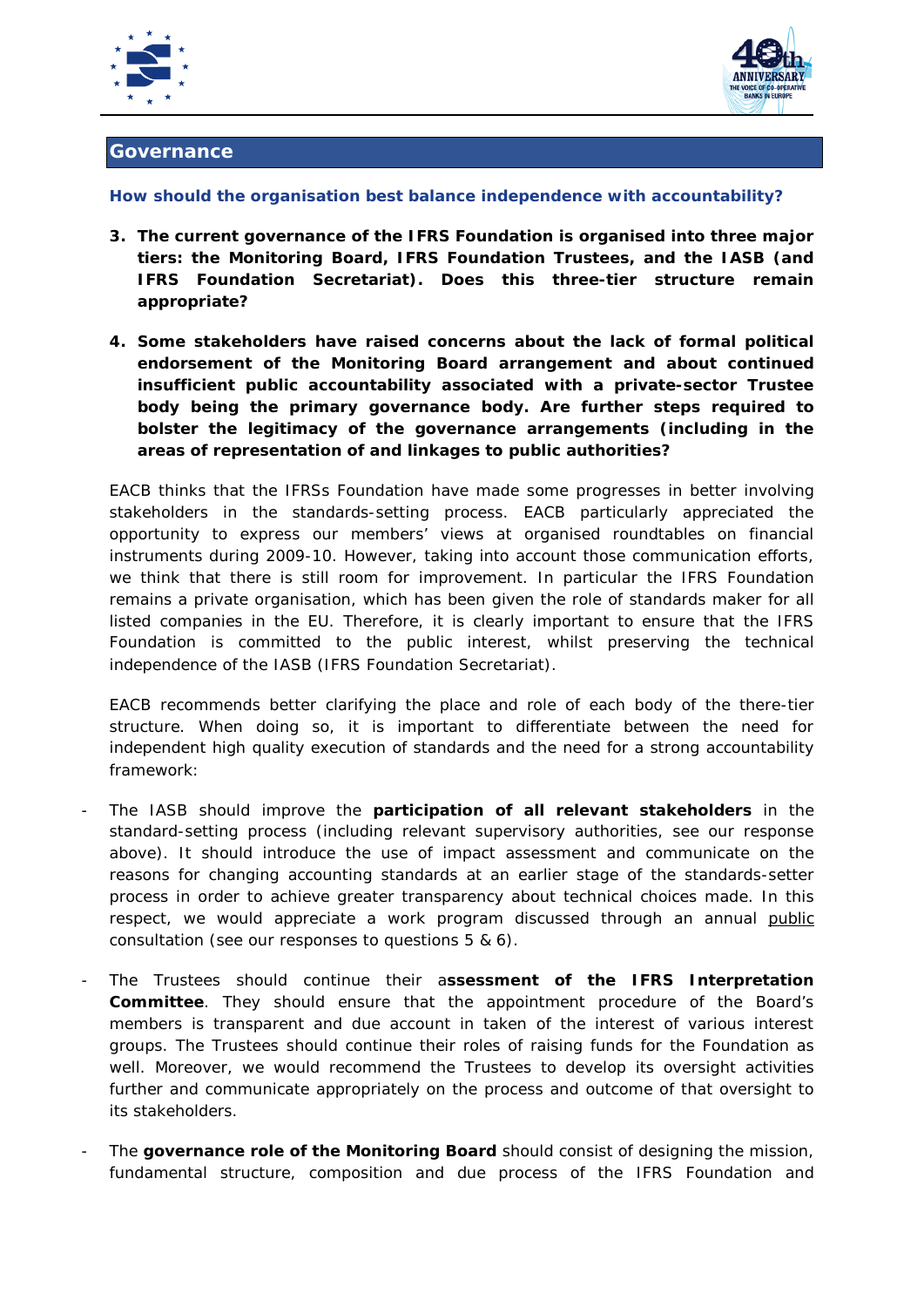



overseeing that it is functioning as anticipated. We would recommend improving the composition of the Monitoring Board as well: it should not be limited to public authorities responsible for setting financial reporting in capital markets. In particular, it should be extended to the Basel Committee.

EACB generally supports more transparency in the nomination process of the members of those three structures. In fact, we believe that enhancing the geographical and sector balance in particular within the IASB would calm concerns on legitimacy and provide more credibility to the standards setter.

We would take the opportunity to express our detailed views on the matter within the ongoing consultation of the Monitoring Bard.

#### **Process**

**How should the organisation best ensure that its standards are high quality, meet the requirements of a well functioning capital market and are implemented consistently across the world?** 

- *5. Is the standard-setting process currently in place structured in such a way to ensure the quality of the standards and appropriate priorities for the IASB work programme?*
- *6. Will the IASB need to pay greater attention to issues related to the consistent application and implementation issues as the standards are adopted and implemented on a global basis?*

EACB supports the steps made by the IASB to allow stakeholders to express their views during the standard-setting process. As stated above, we particularly appreciate the opportunity to participate in roundtables with the IASB. Therefore, we would particularly recommend the IASB to organise further such meetings with stakeholders. Moreover, we suggest the following for further improvements:

- We believe that the **IASB's technical agenda-setting could be more consultative**. We would welcome that the IASB begins its deliberations on the future agenda by launching an annual public consultation process as requested by many other constituents. That would highlight potential needs and avoid possible criticisms on the relevance of the review of standards that do not cause any significant concerns in practice. Moreover, it would notably avoid the future IASB agenda being as congested as it has been recently. In this respect, we urge that sufficient time comment periods should be retained in order to give us adequate time to assess new proposals in detail and be able to provide high level inputs (i.e. we would like to refer to the short comment period of 60 days the IASB decided for the supplement to the exposure draft on impairment of financial instruments). Generally, we think that the IASB should never rush when reviewing/adopting IFRSs. Like EFRAG, we do not support the June 2011 deadline. We agree that it has become artificial and find the prevalence of any artificial deadlines on high quality standards damaging. Equally, we fear that standards finalised under heavy time pressure may give rise to more changes in the later period either by IFRS interpretations or revisions of the standards.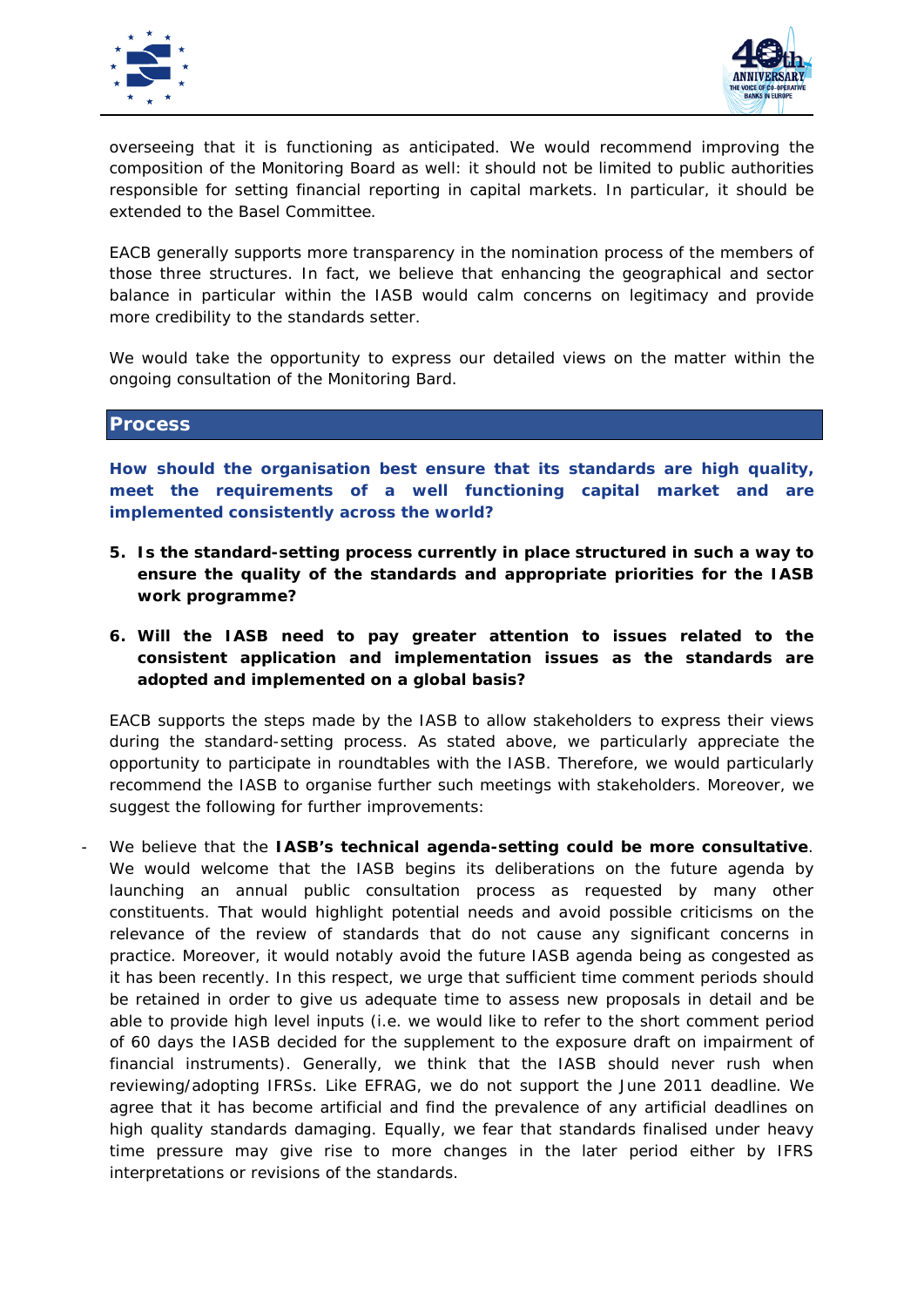



- The IASB should foresee sufficient resources to understanding the **impact of proposals prior to the issuance of Exposure Drafts**, giving greater consideration of the number of amendments that users and preparers of financial information can reasonably absorb within certain timeframes. As an illustration, we would like to recall our strong concerns on the piecemeal approach retained by the IASB to review IAS 39. Equally, we do not feel comfortable with the decision taken to issue a first part of the IFRS 9 at the end of 2009 with a mandatory date of application in 2013 (see our comments on adequate time for implementation below). Banks definitely need more time to assess all the consequences (expected to be huge) of the application of the new IFRS 9 from a management perspective as well as regarding the internal processes, IT systems, personal training etc.
- EACB members would equally appreciate that the IASB performs a **systematic fieldtesting of the proposals**. Moreover, we think that conclusions would have been published before the standards are formally issued.
- As we stated above mentioning the IFRS 9 example, EACB members underline that an **adequate time for implementation of standards** is of main importance. Generally, stakeholders should not be faced with frequent and huge changes to standards.
- The IASB should carry out **post-implementation reviews** of at least the major standard-setting projects (i.e. on financial instruments) as well to ensure that there are no significant interpretation and implementation issues. Those impact assessments should allow the evaluation of the practical effects of the future standards rather than interpreting the consequences of abstract concepts. Moreover, EACB asks the IASB to continue to ensure that its proposed standards are clear and comprehensible as well as capable of being implemented and audited in a practical manner.
- Furthermore, our members reiterate their concerns when the Board motivates changes to standards as improvements while these changes obviously deal with the Conceptual Framework. Actually, we believe that **fundamental changes to IFRS should first be debated at a conceptual level**. It would allow consistency of accounting principles within accounting standards. We would mention as examples the equity definition when reviewing the IAS 32 (a topic that is particularly relevant for co-operative banks) and the content of profit and loss and other comprehensive income as an increased number of items are recorded in the OCI.
- EACB members strongly support the joint effort that the IASB and the FASB undertook to achieve a single set of high-quality global accounting standards. We recognise the efforts made by the boards to achieve **convergence of IFRSs and US GAAP** and the difficulties they meet. However, again the "financial instruments" project is a good example. While we are aware that the Boards have to deal simultaneously with all the complex aspects of accounting for financial instruments in a very short time frame, we have strong concerns as regards the lack of coordination between the boards on the matter. We noticed the inconsistency between the FASB's tentative decisions and the IASB's. In particular, assessing FASB proposals in September 2010 (almost one year after the IASB has issued its IFRS 9) it became evident that the FASB approach would differ significantly from the IASB's IFRS 9.